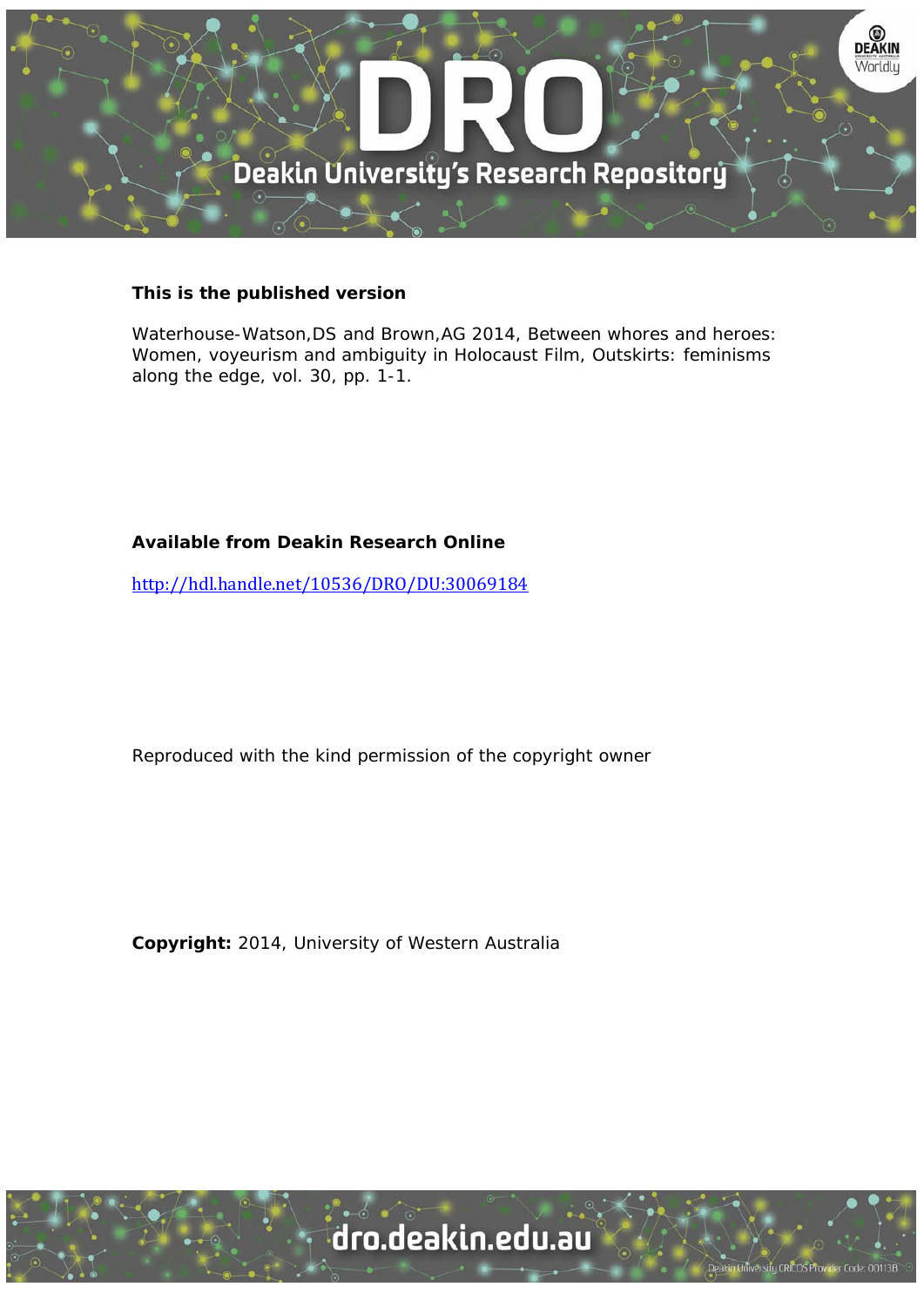

## Outskirts online journal

Deb Waterhouse-Watson and Adam Brown

# Between Whores and Heroes: Women, Voyeurism and Ambiguity in Holocaust Film

An ever-expanding literature has established films about the Holocaust as a crucially important means of representing this traumatic past; however, little substantial attention has been given to the representation of women's complicity. Indeed, Holocaust film has frequently proven a problematic site for portraying women's behaviour; the prolific use of images of women as sexualised and eroticised objects has repeatedly combined with narratives that pivot on men's experiences. With Holocaust films often painting the past with heavily gendered meanings and (re)inscribing patriarchal understandings of the event, the question of how women's complicity can be depicted proves particularly contentious. Taking this issue as its central focus, this paper examines filmic representations of women who are portrayed as complicit in some way in Nazi Germany's (mostly successful) attempt to physically destroy all traces of European Jewry during World War II.

The past decade has witnessed increased cinematic attempts to shed light on the motivation(s) and behaviours of (male) Holocaust perpetrators, signifying a growing interest in moving away from the commonplace Nazi stereotypes of indoctrinated, malignant racists or bumbling, inefficient fools. The 'humanisation' of Adolf Hitler in Oliver Hirschbiegel's German film *Der Untergang* (*Downfall*, 2004) provoked a hotly contested debate over how perpetrators should be represented, particularly in terms of the film's perceived encouragement of empathic identification with Nazi leaders on the part of viewers (Von Moltke). Likewise, director Stephen Daldry's dramatisation several years later of Bernhard Schlink's illiterate, morally ambiguous concentration camp guard Hanna Schmitz in *The Reader* (2008) also attracted international attention to the issue, only this time it was a female character at the centre of discussion. Schlink (130-31) has himself written of the widespread criticism of his strategy of depicting Hanna with 'a human face', which he sees as indicative of 'the fear that writing about Germans as victims might damage the image of Germans as perpetrators'. Given the extensive scholarship recently responding to Daldry's well known film (see, for example, William Donahue's *Holocaust as Fiction: Bernhard Schlink's 'Nazi' Novels and Their Film*), we focus here on other recent depictions of women's complicity in Holocaust cinema.

While many films continue to exemplify the ways in which women have been objectified, eroticised and demonised in popular Holocaust screen culture, some filmmakers have made concerted attempts to represent these figures on the screen in a more nuanced manner. We argue that the imperative to entertain audiences through the (perceived) need to resort to black-and-white binary oppositions of 'good' and 'evil' has significant implications for the representation of gender in relation to the Holocaust, and this is no more evident than in the realm of women's complicity. Informed by a broad investigation of Holocaust cinema's treatment of women generally, this article focuses on the particularly problematic depiction of the 'evil woman' in Robert Young's *Eichmann* (2007), a film that goes to great lengths to portray deviant and aggressive female sexuality as responsible for the moral corruption of the narrative's male protagonist, Adolf Eichmann, who was one of the major players in planning the deportation of Jews to extermination camps. Eichmann is then contrasted with Cate Shortland's recent film *Lore* (2012), which takes a considerably different approach when engaging with women's role(s) in Nazism and the Holocaust.

## Eroticised Bodies and Complicit Women in Holocaust Screen Culture

In her introduction to a special journal issue on *Representing Perpetrators* published this year, Jenni Adams (3) writes that the present work of Holocaust scholars

manifests a necessity of attending critically and consciously both to issues of guilt and complicity and to the manner in which these signify culturally. Nevertheless, an uneasy lack of definition remains regarding the boundaries of appropriate enquiry into this topic: where exactly does alert, self-conscious and critically mobilised interest shade into sensationalising fascination? At what point does the attempt to explore these ideas in fiction collapse into the promotion of uncritical identifications with and exculpations of these figures, or into the quasi-fascist celebration of kitsch and death?

These are particularly pertinent questions in the context of how the complicity of women is negotiated

## **FURTHER** I N F O R M A T I O N

### ABOUT THE AUTHOR

Dr Deb Waterhouse-Watson is a Lecturer in the School of Communication and Creative Arts at Deakin University. The author of *Athletes, Sexual Assault and "Trials by Media": Narrative Immunity* (Routledge 2013), she has published widely on representations of gender and sexual violence in the news media, film, television and board gaming.

#### [deb.watson@monash.edu](mailto:deb.watson@monash.edu)

Dr Adam Brown is a Lecturer in Media Studies at Deakin University, Australia, and works as a volunteer at the Jewish Holocaust Centre in Melbourne. Intensely interested in animal and human rights issues, Adam's interdisciplinary research has spanned Holocaust representation across various genres, most recently in relation to the depiction of women in fiction film. He has also published work on mediations of rape, surveillance and film, digital children's television, and board game culture. Adam is the author of *Judging 'Privileged' Jews: Holocaust Ethics, Representation and the 'Grey Zone'* (Berghahn, 2013) and co-author of *Communication, New Media and Everyday Life* (Oxford UP, 2012)

#### [adam.brown@deakin.edu.au](mailto:adam.brown@deakin.edu.au)

#### PUBLICATION DETAILS

Volume 30, May 2014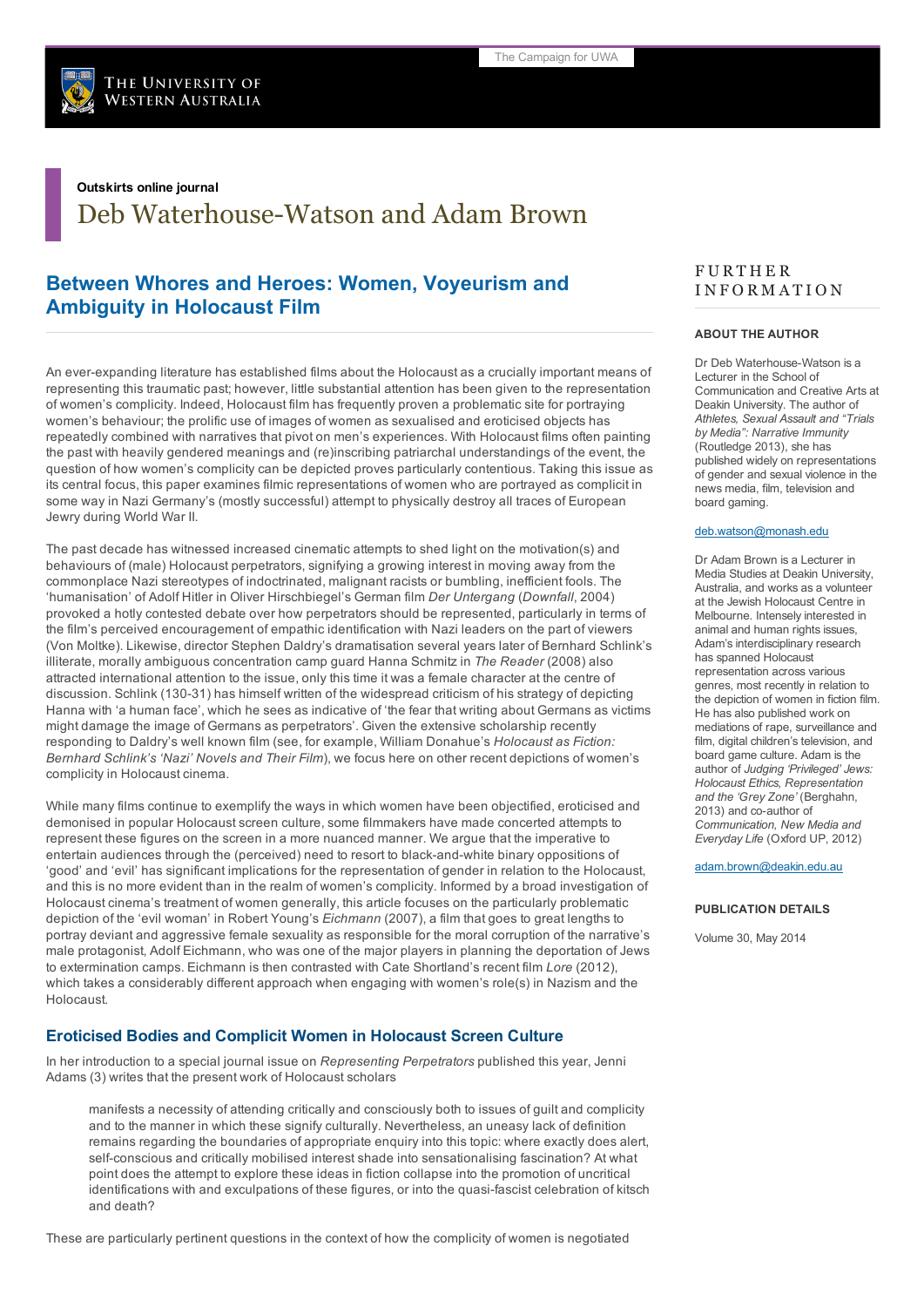through various cultural texts, with such figures making frequent appearances in Holocaust films as eroticised 'Others'. A number of scholars have pointed to the frequently sexist nature of Holocaust films (Fuchs 4956; Magilow et al.; Reading 95; Weckel 558); however, this attention has been limited overall, and has often focused (as has historical writing) on women as victims and rescuers. Accordingly, the majority of the rapidly growing literature on Holocaust cinema reveals a need to more critically reflect on the intertwined nature of Nazism and patriarchy.

The categories of 'bystanders', 'collaborators' and 'perpetrators' often fail to capture the complexities of the (often enthusiastic) behaviour of women under and in aid of Nazi German rule. Women were deeply involved (directly or indirectly) in the processes and practices of genocide, indoctrinated into and inspired by the racialised ideologies that permeated the regime (Koonz 6; Martin 24). Even the more clear-cut cases of the 3,000-5,000 women estimated to have served as guards in concentration camps are complicated by these same women's vulnerability to discrimination and prejudice based on their sex (Bock 89; Milton 225). While this tension does not exculpate female perpetrators who worked in the camps, it is an important part of the socio-historical context of women's experiences that needs to be kept in mind. The crucial issue in film and elsewhere is that the complex phenomenon of women's complicity has consistently been portrayed in simplistic and problematic ways. The central concern for this analysis is therefore the representation of women who were complicit in Nazism, not a moral discussion of their complicity.

Laura Mulvey's influential essay 'Visual Pleasure and Narrative Cinema' argues that the viewer's perspective is aligned with that of the male protagonist, hence positioning the woman as the object of a voyeuristic male gaze. Mulvey (11) argues that women's 'appearance [is] coded for strong visual and erotic impact so that they can be said to connote to-be-looked-at-ness'. She argues that this is the case because 'man is reluctant to gaze on his exhibitionist like' (12), and must therefore control the 'look'. The woman is the 'bearer, not the maker of meaning'. Mulvey's work has been criticised for its rather prescriptive and pessimistic assumption that these practices of looking are 'central to the construction of our (sexed) identities and *unconscious*', therefore limiting the possibilities for change (Thornham 220), and for failing to recognise that both texts and audiences will be sites of 'a struggle over meaning' (Thornham 221). Nevertheless, it remains a useful starting point for discussing the ways that voyeurism can be facilitated or negated through the medium of film. While some feminist scholars have discussed Holocaust films using Mulvey's concept of the cinematic gaze (Cottino-Jones; Waller), the number and variety of films examined has thus far been limited. For example, Liliana Cavani's controversial Italian film, *The Night Porter* (1974), has been strongly criticised for eroticising the female body in its portrayal of the tormented post-war sexual relationship between Max, a former Nazi officer, and Lucia, the female prisoner he raped in the camp. Identifying eroticism as the 'central trope' in *The Night Porter* and similar texts, Rebecca Sherr (279) contends that a form of 'sexual paranoia' is projected onto the sexualised bodies of women, positioning the audience to navigate 'between sex and violence and sex and death, in a fictional Holocaust universe'. As the following analysis will reveal, Sherr's sentiment applies not only to the representation of female sexuality in *The Night Porter*, but to a number of other Holocaust films that derive voyeuristic value from the exploitation of women.

The female body has been linked to sexual perversion, sadomasochism, nymphomania and highly problematic representations of rape in numerous Holocaust films, not least in *Ilsa, SheWolf of the SS Special Section* (1975). Analysing its abundant scenes of physical torture and sexual exploitation, Lynn Rapaport (63) argues that 'the Holocaust is not just being sexualized [in the film], but it is also being gendered – a woman in power is evil, a Nazi, a feminazi'. The character of Ilsa is reportedly inspired by the (in)famous figure of Ilse Koch, an SS officer's wife in Buchenwald concentration camp renowned for using her body to trap prisoners into being brutally beaten. Koch was labelled the 'Bitch of Buchenwald', among other gendered titles, indicating the role that misogyny has played in the representation(s) of her behaviour over decades (Kaplan 72; Przyrembel). A similar argument can be made regarding the vast majority of representations of Irma Grese, the notorious quard in Auschwitz-Birkenau who was nicknamed the 'Beautiful Beast', the 'Bitch of Belsen' and the 'Blond Bitch of Belsen' (even though she spent very little time in Belsen). Reflecting on this, Laura Sjoberg and Caron Gentry (60) point out that 'monster, mother and whore narratives' often characterise depictions of Koch and other female Nazi perpetrators.

The eroticised bodies of women, and the positioning of these bodies through a male gaze (both within the films and via the camera), is evident in a number of other Holocaust films. In addition to *Ilsa, She-Wolf of the SS*, further infamous (semi or fully) pornographic productions include *Salon Kitty* (1976), *Deported Women of the SS* (1976) and *SS Hell Camp* (1977), among many other Nazi (s)exploitation films of the 1960s and 1970s. While we do not suggest that all Holocaust films which eroticise the female body fall into the same category, what are commonly considered 'low-brow' films (such as those mentioned above) and 'more serious' attempts to represent certain events and behaviours of World War II often share important ideological similarities. More serious cinematic examples include Sidney Lumet's *The Pawnbroker* (1964), Lina Wertmüller's *Seven Beauties* (1975) and Paul Verhoeven's *Zwartboek* (*Black Book*, 2006). In these films, the apparent attempts to critique and undermine the fetishistic aspects of Nazi ideology and practice can potentially reinforce these same ideas via their voyeuristic exploitation of women. Interpretations of such films have varied, although critics consistently overlook the ways in which the female body is either appropriated to stand as a metaphor for an amoral wartime Europe, or exploited to progress the development of the films' male characters.

Female complicity has been thematised to varying degrees in a number of Holocaust films; however, the 'screening' of this complicity generally involves as much a process of *concealment* as one of *exposure*. The anxiety on the part of filmmakers over how to grapple with women's role(s) in the Nazi regime can be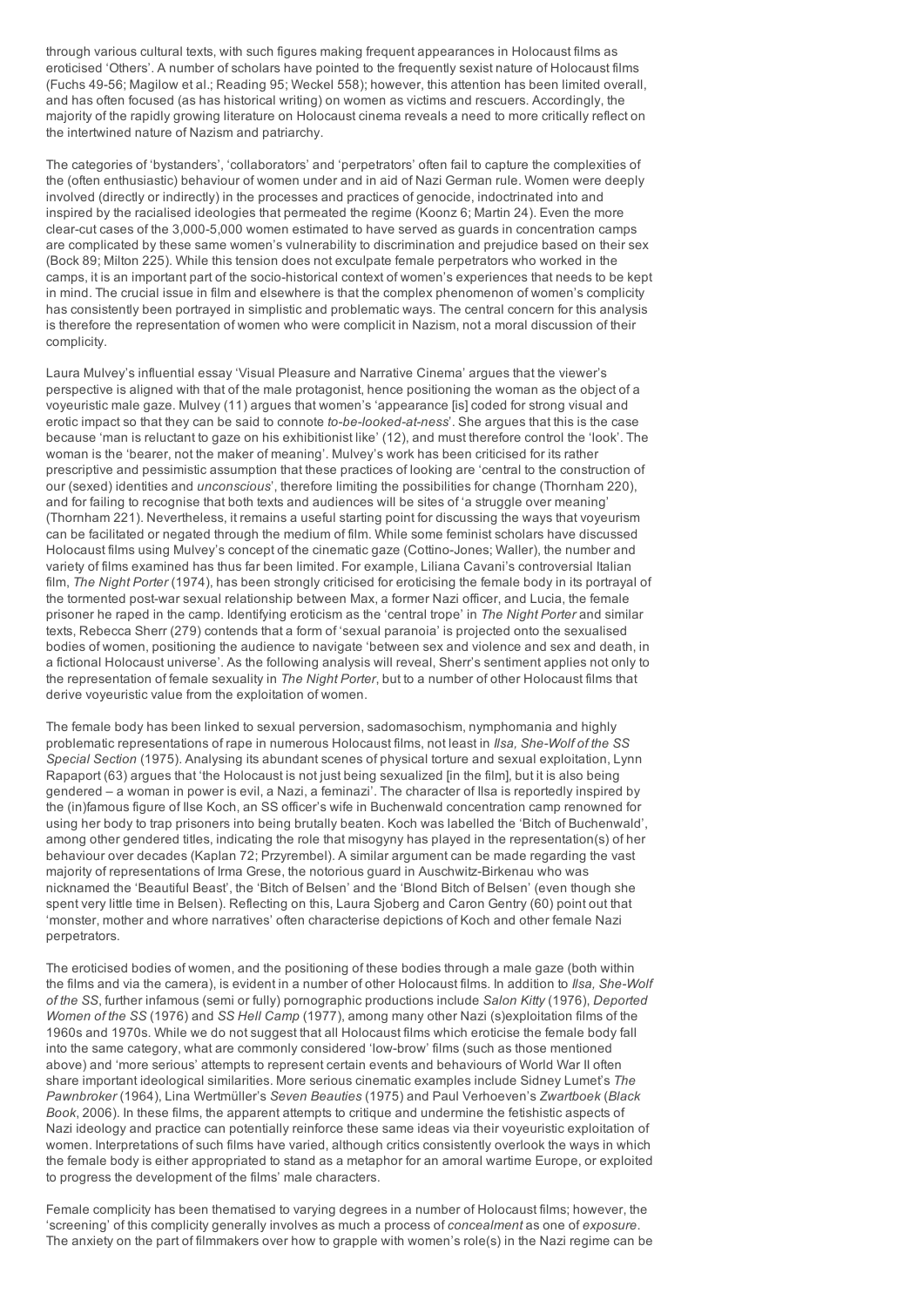seen in the simultaneous screening and shielding of their complicity; for example, in the representation of Hitler's young and beautiful secretary, Traudl Junge, in Hirschbiegel's *Downfall*. Portrayed as tangled in a web of ignorance and innocence while the chaos of Nazi Germany's last days surrounds her, Junge has recently been condemned by Matthew Boswell (168) as 'just about the most unwitting agent in war crimes and genocide imaginable'. A similar marginalisation of women's complicity can be found in Holocaust films as diverse as Steven Spielberg's Hollywood blockbuster *Schindler's List* (1993), Roberto Benigni's controversial Italian film *Life Is Beautiful* (1997) and Donna Deitch's *The Devil's Arithmetic* (2004), in which female SS officers are either briefly present or relegated to the background. Fleeting depictions of unnamed, aggressive and excessive female characters can be found in other films depicting the Nazi camps, including Gillo Pontecorvo's *Kapo* (1959), Alan J. Pakula's *Sophie's Choice* (1982) and Robert M. Young's *Triumph of the Spirit* (1987), whereas the portrayal of male perpetrators in these films is decidedly more complex. Such a trend threatens to demonise and de-humanise women who were involved in Nazism, both diminishing their importance and characterising their experiences as marked only by viciousness. The prevalence of eroticised voyeurism and the common intertwining of themes of sex, death and 'moral compromise' in relation to the female body have resulted in the establishment of a highly problematic cultural context for any filmmaker who attempts to represent women's complicity. This tension can also be seen in films as recent as Robert Young's *Eichmann*.

## 'Fair Is Foul': Lady Macbeth in Robert Young's Eichmann (2007)

The figure of Adolf Eichmann, an *SS-Obersturmbannführer* who was intimately involved in the implementation of the 'Final Solution', continues to provoke controversy to this day. Having fled to Argentina after the war, Eichmann was captured and kidnapped by Mossad agents in 1960, and was subsequently tried and executed in Israel. After attending part of his trial, German-American writer, philosopher and political theorist Hannah Arendt published *Eichmann in Jerusalem: A Report on the Banality of Evil* (1963), in which she tried to come to grips with a man who claimed not to be an antisemite, yet who was directly implicated in the deaths of hundreds of thousands of Europe's Jews. Stressing the desensitising bureaucratic processes employed by the Nazi perpetrators, Arendt (276) wrote: 'The trouble with Eichmann was precisely that so many were like him, and that the many were neither perverted nor sadistic, that they were, and still are, terribly and terrifyingly normal'. Arendt's comments (particularly about Jewish culpability) attracted much criticism (Isaac 194; Robinson); nevertheless, her thesis on the 'banality of evil' continues to be highly influential in contemporary reflections on the Holocaust and in other contexts (see Ambos et al.), and this is no clearer than in Young's historical drama *Eichmann*, released in the United States in 2007.

*Eichmann* is based on the recordings of Eichmann's pre-trial interrogation in Israel by a young police officer, Avner Less. The published transcripts of much of Less's interrogation (Von Lang and Sibyll) reveal a consistently evasive, inconsistent, dishonest and selfexculpatory Eichmann whose actual beliefs and sentiments are impossible to pin down. Throughout the narrative of Young's film, there appears to be an attempt to balance Arendt's 'banality of evil' with evidence of Eichmann's anti-Jewish prejudice. The former perpetrator is constructed as a man of fluctuating conviction, fleeting conscience and ambiguous motivation. Thomas Kretschmann sheds his more benevolent personas from other Holocaustrelated films such as Roman Polanski's *The Pianist* (2002), *Downfall* and Bryan Singer's *Valkyrie* (2008), giving an impressive performance as Eichmann, although the film as a whole entails considerable ideological problems. In his exaggerated depiction of the violent protests among the Israeli population regarding Eichmann's forthcoming trial, Young draws an implicit connection between the public's hysteria and German antisemitism of the 1930s. As Danielle Christmas points out, this is complemented by a broader Israeli-Nazi parallel developed throughout the film via similarities between the the Nazi bureaucracy of the wartime years and the efficient efforts of Israeli officers gathering information about Eichmann's activities. However, most significant to the film's portrayal of Eichmann's (mostly) mild-mannered personality, mysterious motivation and growing moral corruption is the depiction of the negative influence of women.

The narrative of Young's film is principally devoted to the sessions during which Less questions the stubbornly evasive and equivocal Eichmann. These sequences are separated by short scenes of Less's home life and a series of flashbacks to Eichmann's wartime behaviour, including his visit to Auschwitz and his engagement in multiple affairs with beautiful women (about which very little historical information exists). Early in the film, Less confronts an indifferent Eichmann with his reputation for being a philanderer, listing 'three maids, two secretaries, a businesswoman and a mistress on a stolen farm in Austria'. Yet the most crucial liaison Eichmann engages in is revealed in a pivotal sequence portraying his affair with a particularly lascivious woman, Baroness Ingrid von Ihama, who seems to have a substantial impact on his mindset and activities. The character is very loosely based on Ingrid von Ihne, who is briefly described as 'a good-looking and wealthy divorcee' (187) in David Cesarani's influential biography on Eichmann. The marketing and packaging of the film highlights the problematic importance placed on Ihama's influence over Eichmann, with one version of the DVD cover situating the Baroness directly behind the protagonist, her cold sideways glance contrasting markedly with the SS officer's clearly more emotive expression. This extra-textual element is comparatively minor when compared with the problematic ideas that the film itself generates in its depiction of one of the most extreme femme fatales ever to grace the screen. Nevertheless, the DVD cover does serve to illustrate the over-emphasis placed on a figure whose overall presence in the film runs to just over five minutes.

In what is perhaps an even more extreme version of a 'Lady Macbeth' figure than that in Luchino Visconti's anti-Nazi film *The Damned* (1969), the Baroness is portrayed as pushing Eichmann further and further into spiritual turmoil. At the beginning of the sequence in which Ihama appears, shot-reverseshots show Less questioning Eichmann at length about the Baroness, ironically noting that it must have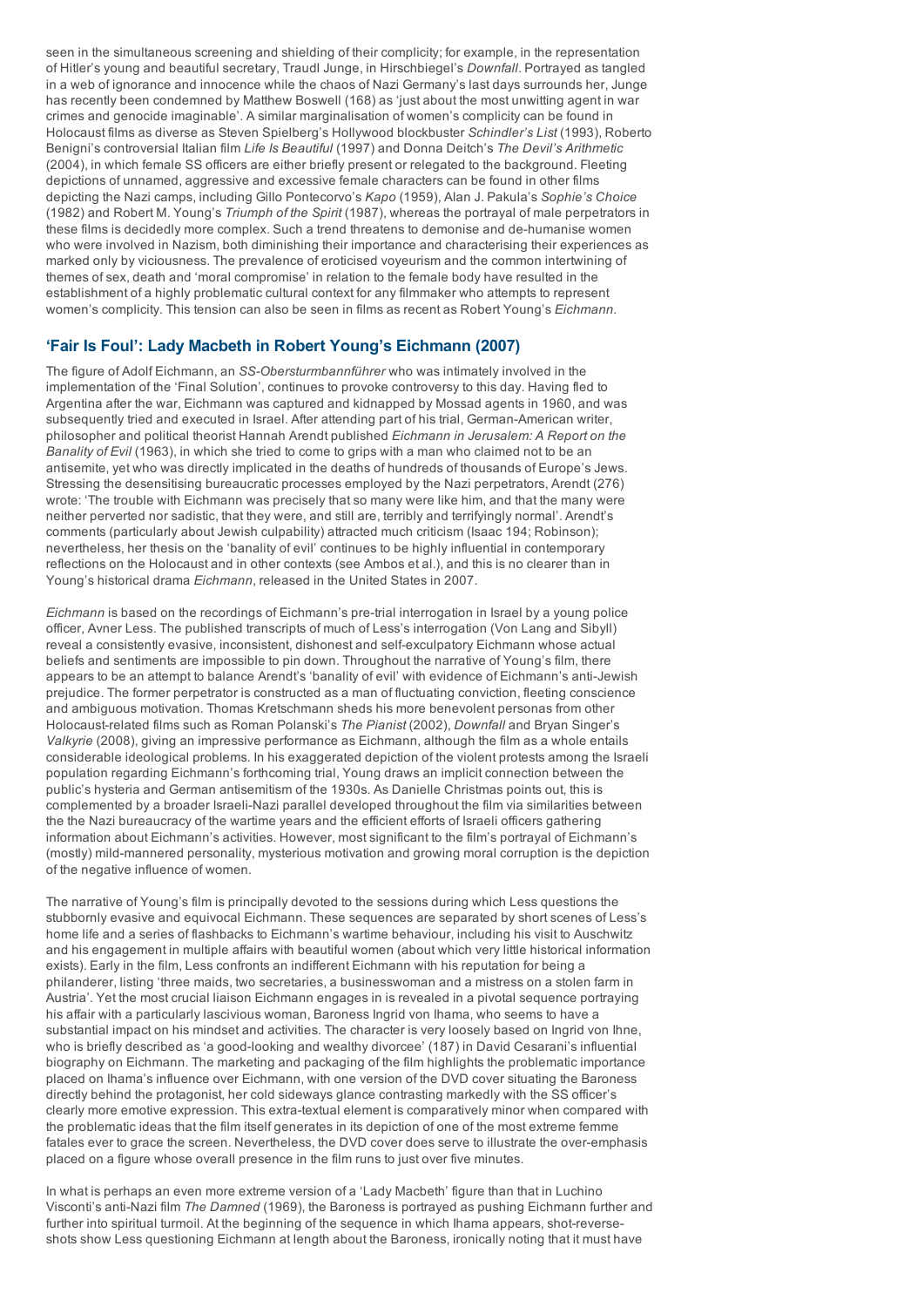been difficult for Eichmann to 'indulge her expensive tastes' when he also had a family to support back in Germany. When Eichmann claims ignorance of what the police officer means, Less describes the 'twin twenty-four carat suicide rings' Eichmann had made (within the film's story) for the Baroness and himself. Gesturing to his teeth, Less reminds Eichmann that the rings, which held cyanide capsules, were made from three hundred grams of dental gold, presumably taken from the mouths of the Nazis' victims. At the moment Less mentions the rings, the recorder being used in the interrogation room runs out of tape, capturing the attention of both characters. While on one level the close up shots of the tape coming to a final halt seem to imply that the audience is about to be treated to little known information, a more critical eye might read this in hindsight as signalling that the film's dramatisation of Eichmann's life and statements, until now based at least loosely on historical sources, is about to delve into pure invention. We by no means wish to suggest here that the fictionalising process inherent in feature films (or any other medium for that matter) should keep to documented chronology and what are commonly perceived as literal 'facts' to the highest degree possible. Indeed, the 'essence' of a historical event – particularly one as traumatic and ethically fraught as the Holocaust – can be captured more effectively by a more flexible relationship with source material, among other means (Brown 152; Doneson 181-82). In doing so, fiction films can certainly be the 'object and vehicle of ethical inquiry' (Saxton 9); however, the 'poetic licence' taken in *Eichmann* and simultaneous embracing of misogynist stereotypes and exploitation of the female body exemplifies how the figure of the 'evil woman' can be used to reconfigure meanings about the past through a patriarchal framework.

The halting of the tape recorder seems to encourage the formerly reticent Eichmann to reveal the details Less has been avidly searching for. Leaning forward, a downcast Eichmann positions himself as a tragic hero: 'Fool that I was in those mad times as the Reich collapsed, I had fancied in Hungary I had found my fellow soul'. With light, even romantic, music merging the scene in the present with a flashback to the war, the film adopts this same sentiment regarding Eichmann's morally flawed status, placing much of the blame for this squarely on the Baroness. As Eichmann waits patiently in a luxurious mansion, a caption informs the viewer that this scene takes place in Budapest in the year 1943, adding to the sense of historical 'authenticity' created around the film's plot. The young and beautiful Ihama claps her servants away and moves slowly and seductively down a huge staircase, while Eichmann silently stares from his chair. Her dialogue moves straight to the revelation that her elaborate white dress is 'worn with nothing underneath' before she slips it off for Eichmann's viewing pleasure. A close-up of Eichmann's face shows him licking his lips as the now naked Baroness approaches; the camera's eroticising gaze shifts to a low angle shot of her swaying bare buttocks as she moves in to circle the Nazi, who still sits fully clothed in his uniform. Appearing to know exactly how to impress his mistress, Eichmann moves quickly to boasting about how 'in six months I cleansed Vienna of every Jew'. Massaging his face from behind, Ihama tells Eichmann that he does not go far enough, before moving around to straddle him. Desperate for her physical contact, Eichmann hangs on her every word and she teases him by stopping his groping hand from reaching her breast. Clearly possessing more ideological fervour and commitment than the perpetrator, the Baroness chides him: 'Out of 900,000 Hungarian Jews, you have killed only half a million. You're careless. You let them slip through your fingers'. When Eichmann promises to follow the already successful murder of three million Polish Jews with '120,000 Germans', she corrects him and makes him identify them as 'Jews'.

What follows is a voyeuristic presentation of simulated sex as a fully naked Ihama grinds back and forth on Eichmann's lap, encouraging him to continue to list the victims of the ongoing killings throughout Europe. Images of her bare breasts, gyrating pelvis and the increasing pleasure in her facial expression combine with a disturbing staccato list that connects orgasmic (female) sexual pleasure with genocide:

Eichmann: 700,000 Russians. Ihama: More. Eichmann: 75,000 French. Ihama: More. Eichmann: 100,000 Dutch. Ihama: More. Eichmann: More? Ihama: More. Not enough. Eichmann: Over four million Jews are already processed. Ihama: Killed. Use the right words or you'll never become a master race.

The last comment by the Baroness above has curious implications, as it links the Nazis' commonplace use of euphemistic language with cowardice and a lack of the requisite masculinity, while positioning her ultra-aggressive version of femininity to be the more hardened – if not 'ideal' – approach to killing millions of people. It also implies culpability in the genocide on Ihama's part, as she appears even more aware of the acts and their implications than Eichmann himself. When she taunts Eichmann with the observation that 'you'll never become a master race', Ihama clutches his face violently before kissing him passionately as his arms wrap hungrily around her body. The music reaches a brief crescendo; the deal is struck, Faust has accepted the bargain. Ihama's portrayal feeds into deep-seated myths of the female sexuality as a corrupting or polluting force, arguably abjecting it. The film literalises these myths by equating her seduction of Eichmann with inciting him to commit genocide.

In a sense, the Baroness stands for evil in all its 'purity', tempting Eichmann to overcome and transcend his limitation: having some level of 'humanity'. This is crystallised in the following scene, when Ihama demonstrates the most extreme form of maternal deficiency by enlisting the services of German soldiers to kidnap a Jewish baby from a traumatised mother. Eerie music plays on the soundtrack as the Baroness carries the baby down a dark, smoke-filled alleyway and literally disappears into the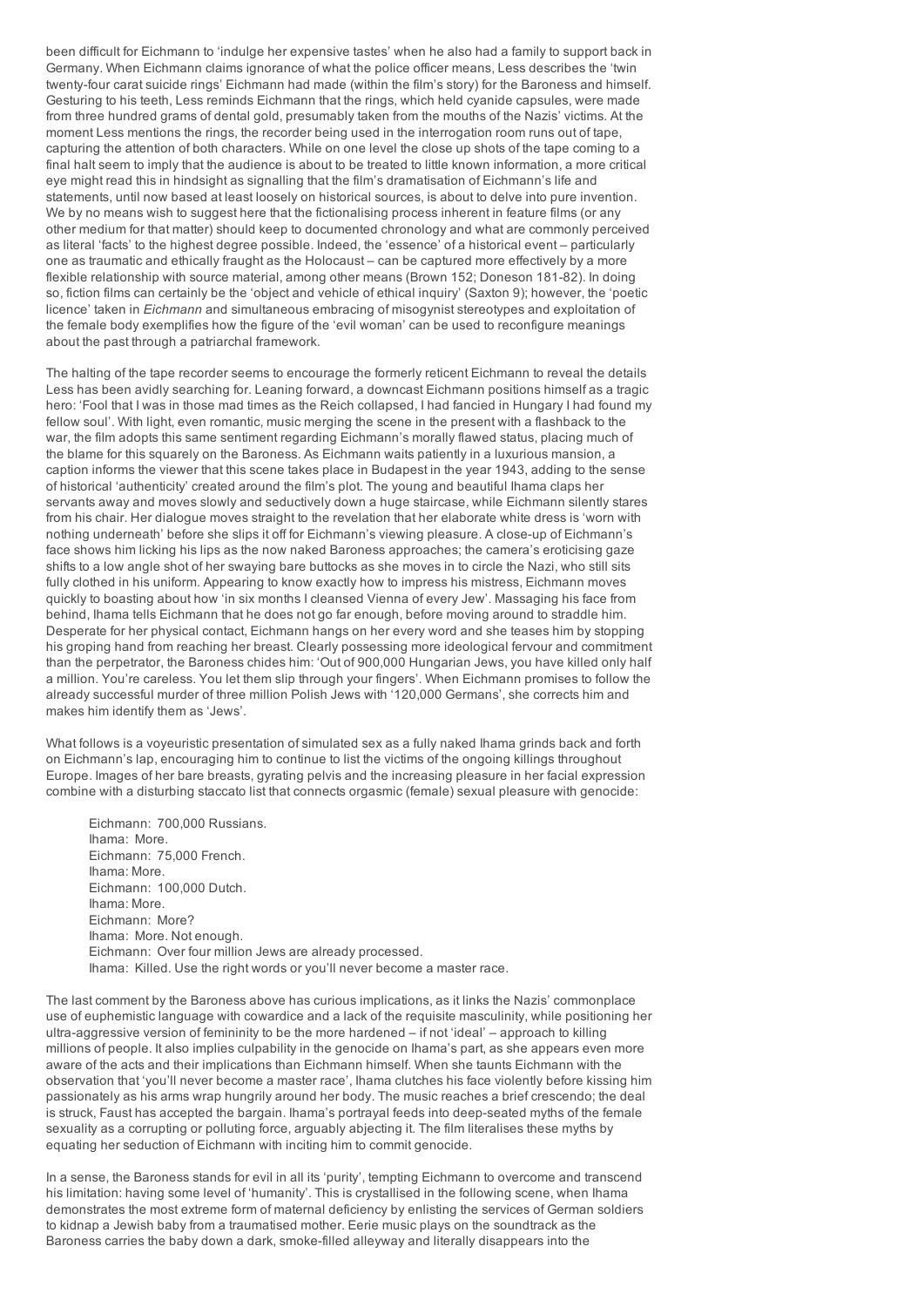blackness, reinforcing her status as non – or *other* than – human. Moments later, she interrupts Eichmann's paperwork as she walks into her office carrying a basket, telling him matter-of-factly that 'this infant has a hereditary sickness of the blood. Now, do your duty for the great Reich'. Significantly, when Eichmann first rises from his seat upon the Baroness' entrance, he removes his glasses and, in a purposeful close-up shot, places them on his desk and pushes them away from him and toward the camera. This small metaphorical act might be read as connoting a separation of the kind of administrative work Eichmann had been performing moments earlier (much of which involved the organisation of trains to deport half a million Jews from Hungary to Auschwitz) and the direct killing he is now ordered to perform by his mistress. Making such a distinction in a scene that aims to further establish Eichmann's moral ambiguity is contentious at best, though the main point here is that it is through the demonisation of the Baroness for her complicity in – or instigation of – murder that the male perpetrator's status as a human being is established.

Sitting in a corner of the room, Ihama exhibits demonic coldness  $-$  the cold-hearted 'bitch'  $-$  as she attempts to provoke the flawed human to ruin; her hat casts a shadow over her eyes and pallid complexion while a fox skin is draped around her shoulders, positioning her as a predator. As Eichmann looks down both sympathetically and fearfully upon the child, she continues to goad him without a hint of emotion: 'Nothing will remain of your decision. The child's flesh will feed your dogs, and the bones they don't eat will be ground down to make fertiliser. You have always boasted Auschwitz grows the best cabbages'. This acknowledgement of Eichmann's very black humour, which would seem to imply an enthusiastic participation in genocide, does not match his present composure. A visibly nervous, almost traumatised, Eichmann continues to linger uncertainly over the basket; the woman's reminder about the ease of getting rid of the evidence highlights that his hesitation emerges from a human conscience rather than fear of retribution. The Baroness's eyes narrow as she closely scrutinises Eichmann, who eventually unholsters his pistol and points it unwillingly at the baby. The camera alternates from the baby's frightened expression, to Eichmann's imploring glance up at his temptress, to her malignant stare. As Eichmann aims his gun, close-up shots clearly reveal the gold ring (complete with black swastika and forged from the dental work of dead Jews) that he wears on his hand – a symbol that makes clear both the depth of the Baroness' evil, and the close intersection of female sexual agency and death epitomised in the construction of her character. While not precisely a praying mantis-like 'man-eater', she is nevertheless portrayed as the sexually dangerous woman whose sexual appetite can corrupt a man's soul. As in the previous scene, this voyeuristic eroticisation of death and potential self-harm vis-à-vis female sexual pleasure and agency can be likened to a similar connection in Oskar Roehler's more recent film *Jud Süss: Film ohne Gewissen* (2010, released in English as *Jew Suss: Rise and Fall*), in which a German woman seduces the protagonist to have rough sex with her from behind as they stare out the window of a high-rise building while Allied bombs fall over Berlin.

When Eichmann's secretary unknowingly enters the room to find her employer about to shoot a baby, Ihama sighs in annoyance at the distraction. With the child letting out a final cry, Eichmann raises his gun and fires at an unseen target. The scene's last frame comprises a zooming shot on the secretary's distraught reaction, revealing the 'appropriate' maternal response that the Baroness clearly lacked. The narrative then moves back to the present and Eichmann tells Less, who is packing up for the day, that 'I hadn't... found my fellow soul'. There is some ambiguity over exactly who it is that Eichmann shoots in this scene, particularly given that when he raises his gun just before firing, he seemingly holds the weapon higher than he had when aiming at the baby. On the other hand, the secretary's emotional gasp and fearful breathing is directed toward Eichmann and the baby in the centre of the room, seeming to suggest that he has shot the child. Eichmann's dismissal of the Baroness in his concluding comment that he had not in the end found his 'soul mate' could be read as either evidence that he had shot her or that her successful demand that he kill the child drove him away from her extreme proclivities. In either case, she does not reappear in the film, and Eichmann's comment therefore implies that he banished the seductress from his life just as she is banished from the film's narrative.

When *Eichmann* was screened in March 2012 to a public audience of over eighty viewers at the Jewish Holocaust Centre in Melbourne, Australia, there were a variety of viewpoints expressed during a lengthy open discussion, particularly on the issue of whom it was that Eichmann shoots (though no criticism was made of the film's representation of women). In the context of this paper, the identity of Eichmann's victim is less significant than the fact that whether Eichmann shoots the baby or the Baroness, the evil nature of the latter is evident. Indeed, if Eichmann is seen to have killed Ihama, this act is positioned within the film as fully justified, and may therefore even translate into a somewhat virtuous act by the perpetrator. It must also be noted that the demonisation of Ihama's character is reinforced throughout the film through the entirely positive portrayal of almost every other female character. From Less's ailing wife, to an Israeli journalist, to Eichmann's abandoned Jewish mistress, to the aforementioned secretary, these women are without exception well-kept, beautiful and mostly passive figures who, unlike the Baroness, are not sexualised and do not threaten the social and moral superiority of the men around them. 'Good' women, according to the film's logic, are not sexual agents – nor agents of any other kind.

In its final scenes, the film moves away from the influence of women to focus squarely on the tense relationship that has developed between the Israeli interrogator and the German perpetrator. The last appearance of Eichmann sees him pleading with Less to post a letter to his family back in Germany. Tears stream down Eichmann's face as Less continues his attempts to confront him with his role in the murder of millions of Jews. While Less does not expose the conscience he seems to be searching for, he does push Eichmann to acknowledge that he views the killing of Jews differently than the killing of 'Aryans'. In the film's final minutes, having heard on the radio that Eichmann had been executed the night before, Less posts the letter to Eichmann's family and thus consummates their quasi-brotherly bond. This final act provides Eichmann with a minimal amount of dignity, whether he deserved it or not.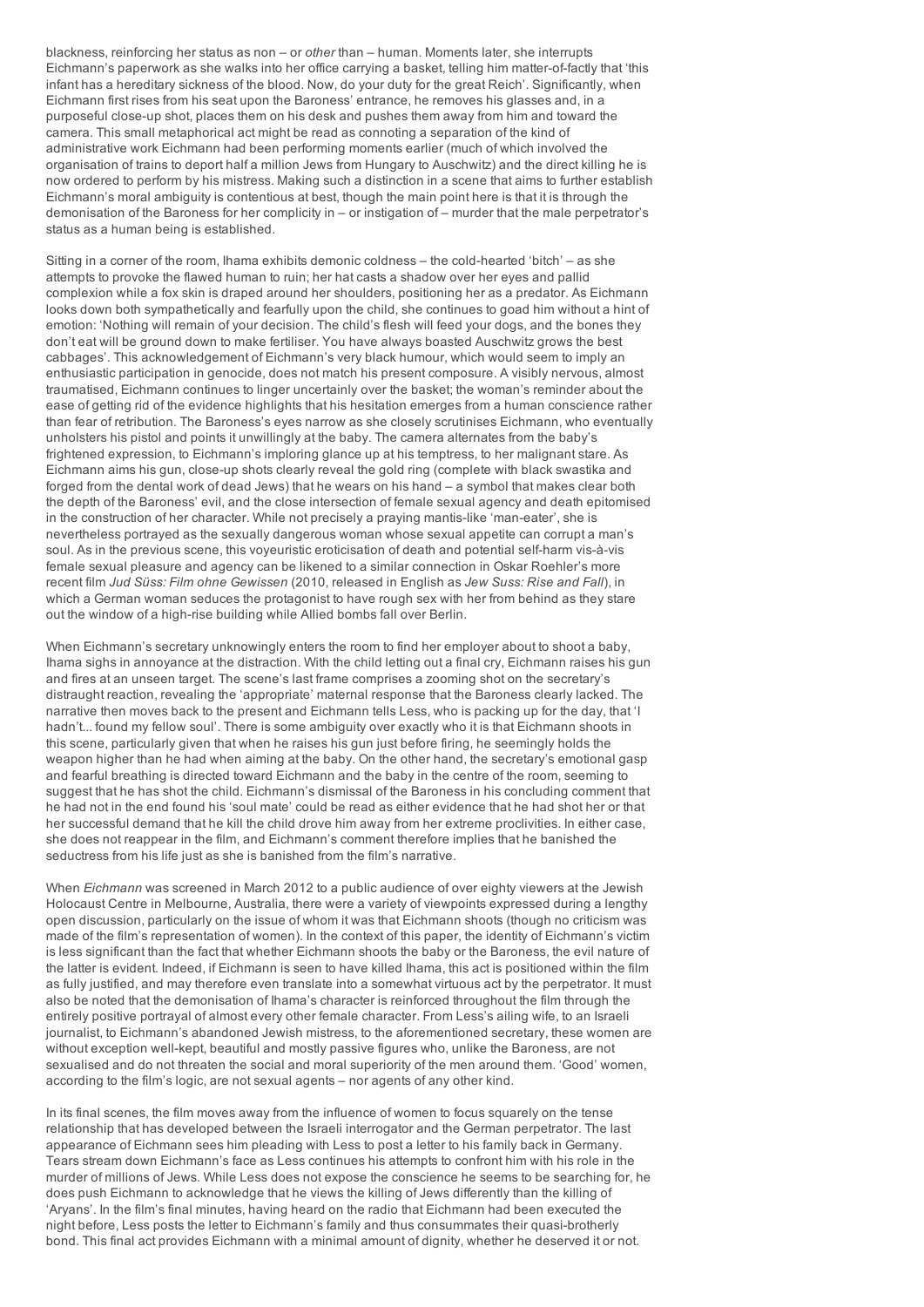The Baroness gets no such reprieve, and while portrayed as an aesthetically beautiful woman, is rendered morally ugly through various filmic strategies, and is arguably positioned as more culpable for Eichmann's behaviour than he is himself.

## 'We're of the Same Species': Ambiguity and Complexity in Cate Shortland's *Lore* (2012)

While the 'evil woman' in *Eichmann* can be readily classified and critiqued as a dubious invention of the filmmaker, there have been some films that do effectively engage with issues of moral ambiguity and compromise, expose taboo issues of sexuality and rape in a more sophisticated manner, and subvert the widespread trend in Holocaust cinema to demonise and fetishise women's complicity with Nazism. Moral responsibility for the Holocaust must be attributed where it is appropriate to do so, but it can be done without demonising those who were complicit in it. Based on one of the three stories in Rachel Seiffert's 2001 novel *The Dark Room*, Shortland's film negotiates this tension in an effective manner by resisting spiritual triumph, emotional simplification, cathartic heroism and narrative closure. Set during the immediate aftermath of Hitler's suicide and the capitulation of Germany, the film provides a dark 'comingof-age' story, which pivots on the experiences of fifteen year-old Hannalore Dressler.

The themes of complicity and suffering (particularly the suffering of women at the hands of men) permeate the film on a number of levels. A highly restrained musical score combined with uneven handheld camerawork gives *Lore* a particularly eerie atmosphere, creating a constant sense of foreboding. Numerous German civilians – men and women – throughout the film are shown burning their Nazi memorabilia or engaging in self-deception, claiming that photographs of massacre sites were falsified by the Allies. The film opens with Lore's father, an SS officer, returning home to destroy incriminating documents in the family home and move his wife and children into the forest. This sequence reveals that Lore's mother also played a role in her husband's activities, although the exact nature of this is never specified. She is a generally unsympathetic character who scolds her children and has an evidently strained relationship with her husband, whose wartime activities and inevitable future arrest she is fully aware of. Indeed, she personally helps burn documents that are clearly labelled as concerned with so-called 'hereditary diseases' and 'Action 14f13' (indicating the Nazi program that provided a clear link between the so-called 'euthanasia' programs and the systematic extermination of Jews). Further, her knowledge of atrocities is soon compounded by being forced to give herself up to the Allies to be imprisoned.

Before her arrest, Lore's mother is shown in one brief scene smoking a cigarette outside the family's new forest home at night. She fearfully backs away into shadows as the noise of American trucks and warplanes pass by the house the family is hiding in. Her implied complicity is combined with her fluctuation between aloofness and seemingly genuine maternal affection for her children. At one point, she emotionally gives Lore her wedding ring and jewellery to trade and instructions on how to reach the children's grandmother's house in Hamburg. Yet she displays no conscience over her recent past, instead engaging in the same denial and self-deception that so many other characters exhibit throughout. She tells Lore that she is being taken to a camp: 'It's not a prison. Prison's for criminals'. Significantly, in contrast to Seiffert's novel, the film renders the complicity of Lore's mother much clearer to the viewer (the opening scene, for example, was created for the film), even if the exact nature of her wartime activities is not evident. Nevertheless, the film also emphasises the suffering she experiences as a woman in a deeply patriarchal society, both as a victim of domestic violence, when her husband slaps her in the face for calling him a coward, and of sexual assault.

Just prior to departing for imprisonment, Lore's mother is revealed to be a victim of rape, as were thousands of German women in the final weeks and aftermath of the war. Gradually coming to realise the gravity of their situation, Lore finds her mother, who has returned to the children after attempting to barter cutlery for food, traumatised and injured; she struggles with firewood and wipes blood from her inner thighs. Indeed, the looming threat of rape seems to be gestured to several scenes earlier in the film, where Lore's mother is briefly shown stifling a cry as she stares at her body in the mirror while wearing only a bra. Despite her near-nudity, through her dejected stance and a conventional, distanced medium shot, the scene is not sexualised, but instead implies vulnerability in the depiction of her body. Again avoiding sentimentality and encouraging the viewer to adopt a certain critical distance, the film portrays her character with a measure of ambivalence. She yells at Lore – 'Why are you looking at me? Stop it!' – and cries as she tells her daughter mournfully that 'the Führer' is dead. Made aware of both her support for Hitler and involvement in the Nazi 'euthanasia' programs, as well as her tormented existence in a misogynist environment, the viewer is positioned to tenuously hold in balance her complicity and suffering, while being encouraged to avoid identifying clearly with or against her. In her final appearance in the film, Lore's mother is shown departing to give herself up to the Allies. An emotional Lore runs after her, causing her to stop and turn. She exchanges no words with her daughter; the expression on her drawn and exhausted face is divided between sternness and sadness – humanising her character, but acknowledging and judging her culpability.

From this point on, Lore takes on a parental role, guiding her younger sister, even younger twin brothers, and baby brother on their long journey to Hamburg. However, Lore is not a stable surrogate with whom the audience is positioned to identify. Her indoctrination into Nazi ideology is made clear early in the film when she voluntarily gives the Nazi salute to a less enthusiastic farmer and later secretly peels a picture of her father overseeing a mass shooting from an Allied notice board, burying it in the forest. Lore's deeply embedded antisemitism (again not present in the novel) also comes into conflict with her physical attraction to Tomas, a young man who claims to be Jewish, and joins the travelling siblings for much of the film. Lore is rendered a somewhat unlikeable and unsympathetic character through her treatment of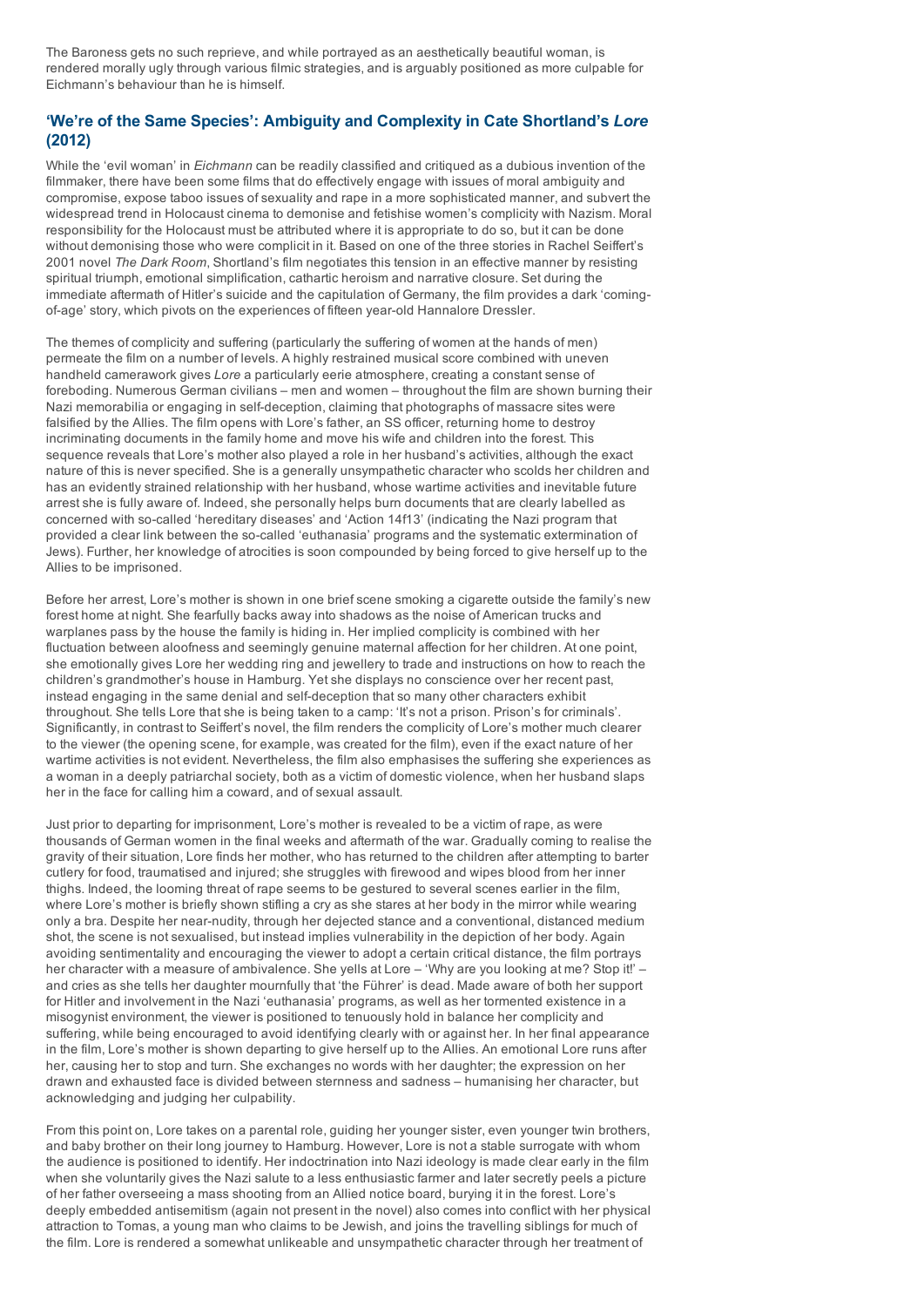Tomas, who bears the tattoo of a camp prisoner and papers identifying him as a Jew (although whether or not he is actually Jewish or was in Auschwitz at all is left ambiguous). Her acute racial hatred is evident in one scene when she warns Tomas to stay away from her siblings: 'I know what you are. You are a Jew... I don't want you touching them, do you understand me?'

On the other hand, Lore's traumatic experiences ensure that there is an ever-present threat of sexual violence throughout the film, from her discovery of the bloodied body of a woman who has been raped and murdered in a barn, to her frequent vulnerability in a world where social moorings have been frayed. It could be argued that by alluding to sexual violence without showing or referring to it directly, Lore follows the historical tendency to elide rape while relying on it as a narrative driver (Higgins and Silver 2-3; Projansky 27-28), thus downplaying its significance. However, we argue that by repeatedly showing both the threat and aftermath of rape, the film is able to focus on the women's trauma while avoiding voyeurism, drawing attention to this gendered form of wartime victimisation. Abjection permeates the film, but it is of the German people rather than sexualised women, represented through repeated close-ups of the central (male and female) children's filthy hands and feet. As Lore's racial hatred demonstrates, even children are not 'innocent' and unstained by the regime. With the blood on the woman's thigh signifying the violence of the rape, its connection to the abject provides a more personalised link to the aftermath of the war rather than the degradation of female sexuality.

The ideological complicity of women, as well as Lore's vulnerability, is further highlighted when Lore and her younger siblings encounter an elderly woman living alone. The woman maintains a portrait of Hitler on her wall and is in denial regarding the Nazis' defeat; her obsession seems to have reduced her to a form of madness. At one point, the woman tells the children about her Führer: 'We broke his heart, he loved us so much', claiming that the photographs of atrocities posted by the Allies were pictures of actors paid by the Americans. *Lore* does not entirely avoid sexually stigmatising the woman: although she is one of the first people to appear genuinely sympathetic to the children's plight, the woman soon turns abusive, and her abuse centres on a kind of 'deviant' female sexuality. Most disturbingly, she gets Lore's twin brothers to dance to a Nazi song for her in their underwear, implying a paedophilic voyeurism, while Lore's sister watches uncomfortably. Having been reduced by the desperate situation to a form of madness, the elderly woman pleads with Lore to leave her baby brother with her so she that can acquire food more easily, further portraying her as an 'unnatural' mother figure who treats a child as a commodity. The siblings then hastily depart, leaving the viewer to contemplate her simultaneous unsympathetic nature and her apparent marginalisation by her own community.

Lore's grandmother, whom the children eventually find in the film's denouement, bears a striking physical resemblance to this crazed elderly woman. She stands as a figure of hope throughout the film, the children's ultimate destination and place of safety. However, revealing another rung on the spectrum of complicity, she is unapologetic for her daughter's behaviour. She tells her grandchildren, 'You must never feel ashamed… Your parents did nothing wrong', although her body language reveals her to be extremely anxious and uncertain about this. Although there are glimpses throughout the film that Lore is coming to question Nazi ideologies, particularly when she emotionally looks through family pictures of (presumably) dead Jews, there is no major moment of revelation and redemption as is customary in many Hollywood productions; Lore's position of complicity remains ambiguous. Through these and other examples, the complicity of women and their suffering at the hands of men permeate the film on a number of levels. By expanding on the narrative of the film's source text, including the additions of the more active complicity of Lore's mother, the crazed woman's continued devotion to Hitler and Lore's virulent antisemitism, all of the film's characters are made considerably less sympathetic than in the novel. Thus through the adaptation process, Shortland reveals that the filmic medium has the potential to facilitate a complex exploration of how women were implicated, and simultaneously victimised, in the Third Reich.

## **Conclusion**

The work of feminist scholars has gone some way to ameliorating the initially dismal state of Holocaust research into the experiences of women; however, certain paths still remain only lightly travelled. Our glimpse into the representation of women's complicity in Holocaust film has revealed that the voyeuristic eroticisation of the female body within the camera's gaze has intersected strongly with what Weckel (560) describes as 'fantasies about particularly evil Nazi women – women so wicked that they turned the gender order upside down'. Patriarchal perspectives on women's participation in genocide, reliant on the simplistic concept(ion) of 'evil' and the perpetuation of longstanding gendered stereotypes, only detract from attempts to comprehend their behaviour. Heavily reliant on a voyeuristic gaze on the eroticised female body, the film's depiction of the complexities of Adolf Eichmann and the 'banality' of his evil is only accomplished through a deeply gendered representation of the past.

The moral responsibility of women complicit in the Holocaust must be acknowledged; nevertheless, the pervasive gendered myths that permeate many contemporary films detract from the deeper understandings that are so desperately needed. When women stand as objects rather than subjects – bearers, rather than makers, of meaning (Mulvey 7) – viewers are discouraged from endeavouring to understand their all-too-human choices and actions. The frequently gendered representation of the Holocaust demands more sustained attention to the issue of how women continue to be portrayed, particularly (though not solely) in fictional narratives. Yet in the face of what Adams (1) rightly terms 'the difficulty in incorporating or imagining Nazi perpetrators into a shared moral, ethical and ultimately human sphere', the work of some filmmakers reveals that films can and do play an important role in mediating perpetrator experiences without resorting to misogynist frameworks. Adopting an unconventional mode of characterisation and viewer positioning, Shortland's *Lore* reveals that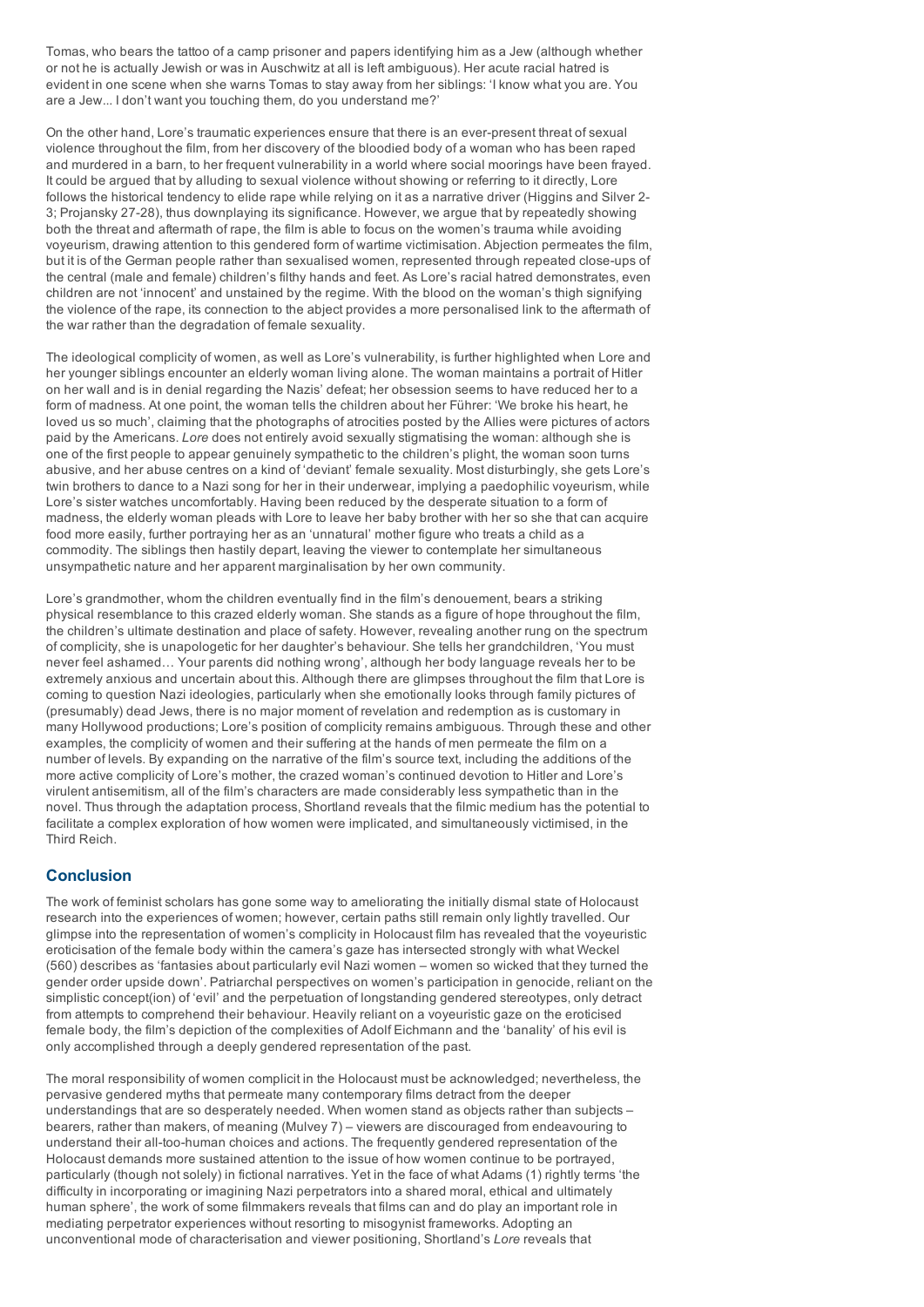filmmakers can eschew voyeurism and refuse to simplistically sexualise women, taking a nuanced approach to representing the complexities of women's complicity in the Holocaust.

### Works Cited

Adams, Jenni. 'Introduction'. *Holocaust Studies: A Journal of Culture and History Special Issue: Representing Perpetrators in Holocaust Film and Literature* 17.23 (Autumn/Winter 2011): 110.

Ambos, Kai, Luis Pereira Coutinho, Maria Fernanda Palma and Paulo de Sousa Mendes, eds. *Eichmann in Jerusalem – 50 Years After: An Interdisciplinary Approach*. Berlin: Duncker and Humblot, 2012.

Arendt, Hannah. *Eichmann in Jerusalem: A Report on the Banality of Evil*. Revised edn. New York and London: Penguin, (1963) 1994.

Bartov, Omer. *The 'Jew' in Cinema: From* The Golem *to* Don't Touch My Holocaust. Bloomington: Indiana University Press, 2005.

Bock, Gisella. 'Ordinary Women in Nazi Germany: Perpetrators, Victims, Followers, and Bystanders'. *Women in the Holocaust*. Ed. Dalia Ofer and Lenore J. Weitzman. New Haven and London: Yale University Press, 1998. 85-100.

Boswell, Matthew. '*Downfall*: The Nazi Genocide as Natural Disaster'. *Holocaust Studies: A Journal of Culture and History – Special Issue: Representing Perpetrators in Holocaust Film and Literature* 17.23 (Autumn/Winter 2011): 165-84.

Brown, Adam. *Judging 'Privileged' 'Jews: Holocaust Ethics, Representation and the 'Grey Zone'*. New York: Berghahn, 2013.

Cesarani, David. *Eichmann: His Life and Crimes*. London: Vintage, 2004.

Christmas, Danielle. 'Response to Robert Young's *Eichmann* (2007).' Online video clip, <http://www.youtube.com/watch?v=V6PhHmExwkY>. YouTube, YouTube, 21 Apr. 2012. Web. 20 Nov. 2013.

CottinoJones, Marga. '"What Kind of Memory?": Liliana Cavani's *Night Porter*'. *Contention* 5.1 (1995): 105-11.

Donahue, William Collins. *Holocaust as Fiction: Bernhard Schlink's 'Nazi' Novels and Their Films*. New York: Palgrave Macmillan, 2010.

Doneson, Judith E. *The Holocaust in American Film*, 2nd edn. New York: Syracuse University Press, 2002.

*Eichmann.* Dir. Robert Young. United States, 2007. DVD.

Friedländer, Saul. *Reflections of Nazism: An Essay on Kitsch and Death*. Trans. Thomas Weyr. New York: Harper and Row, 1982.

Fuchs, Esther. 'Images of Women in Holocaust Films'. *Shofar: An Interdisciplinary Journal of Jewish Studies* 17.2 (Winter 1999): 49-56.

Higgins, Lyn A., and Brenda R. Silver. 'Introduction: Rereading Rape'. *Rape and Representation*. Ed. Lyn A. Higgins and Brenda R. Silver. New York: Columbia University Press, 1991.

Isaac, Jeffrey C. *Arendt, Camus, and Modern Rebellion*. New Haven and London: Yale University Press, 1992.

Kaplan, Brett Ashley. *Unwanted Beauty: Aesthetic Pleasure in Holocaust Representation*. Urbana and Chicago: University of Illinois Press, 2006.

Koonz, Claudia. *Mothers in the Fatherland: Women, the Family and Nazi Politics*. London: Jonathan Cape, 1986.

*Lore*. Dir. Kate Shortland. Australia and Germany, 2012. DVD.

Magilow, Daniel H., Kristin T. Vander Lugt and Elizabeth Bridges, eds. *Nazisploitation: The Nazi Image in* Low-brow Cinema and Culture. New York: Continuum, 2012.

Martin, Elaine. 'Women Right/(Re)Write the Nazi Past: An Introduction'. *Gender, Patriarchy and Fascism in the Third Reich: The Response of Women Writers*. Ed. Elaine Martin. Detroit: Wayne State University Press, 1992. 11-31.